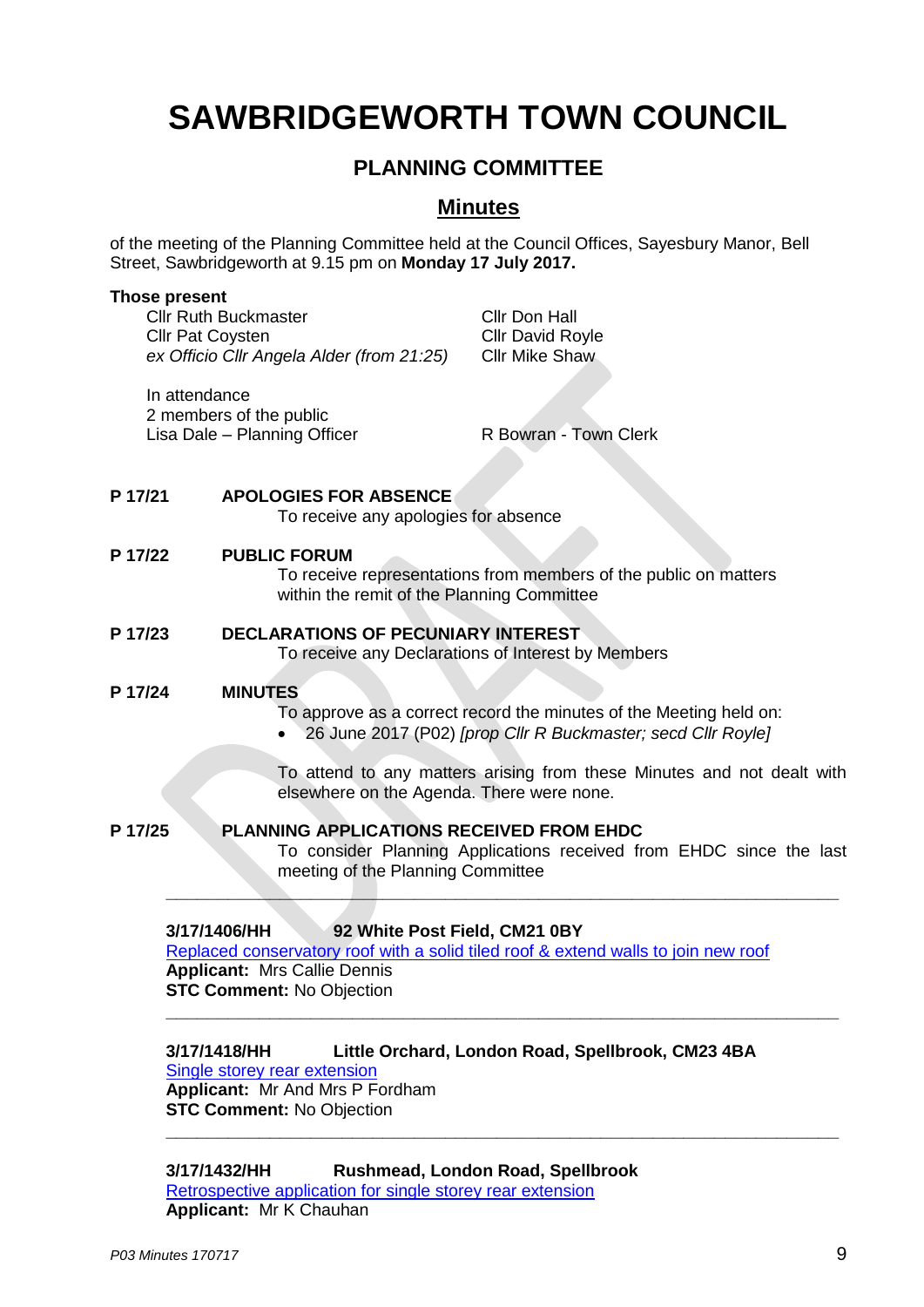**STC Comment:** Objection. Proposal is a significant addition to the property. The property is within the Metropolitan Green belt. There are no special circumstances. Contrary to Policies GBC1 and ENV5 of the 2007 Local Adopted Plan.

**\_\_\_\_\_\_\_\_\_\_\_\_\_\_\_\_\_\_\_\_\_\_\_\_\_\_\_\_\_\_\_\_\_\_\_\_\_\_\_\_\_\_\_\_\_\_\_\_\_\_\_\_\_\_\_\_\_\_\_\_\_\_\_\_\_**

**\_\_\_\_\_\_\_\_\_\_\_\_\_\_\_\_\_\_\_\_\_\_\_\_\_\_\_\_\_\_\_\_\_\_\_\_\_\_\_\_\_\_\_\_\_\_\_\_\_\_\_\_\_\_\_\_\_\_\_\_\_\_\_\_\_**

**\_\_\_\_\_\_\_\_\_\_\_\_\_\_\_\_\_\_\_\_\_\_\_\_\_\_\_\_\_\_\_\_\_\_\_\_\_\_\_\_\_\_\_\_\_\_\_\_\_\_\_\_\_\_\_\_\_\_\_\_\_\_\_\_\_**

**\_\_\_\_\_\_\_\_\_\_\_\_\_\_\_\_\_\_\_\_\_\_\_\_\_\_\_\_\_\_\_\_\_\_\_\_\_\_\_\_\_\_\_\_\_\_\_\_\_\_\_\_\_\_\_\_\_\_\_\_\_\_\_\_\_**

**\_\_\_\_\_\_\_\_\_\_\_\_\_\_\_\_\_\_\_\_\_\_\_\_\_\_\_\_\_\_\_\_\_\_\_\_\_\_\_\_\_\_\_\_\_\_\_\_\_\_\_\_\_\_\_\_\_\_\_\_\_\_\_\_\_**

**\_\_\_\_\_\_\_\_\_\_\_\_\_\_\_\_\_\_\_\_\_\_\_\_\_\_\_\_\_\_\_\_\_\_\_\_\_\_\_\_\_\_\_\_\_\_\_\_\_\_\_\_\_\_\_\_\_\_\_\_\_\_\_\_\_**

**\_\_\_\_\_\_\_\_\_\_\_\_\_\_\_\_\_\_\_\_\_\_\_\_\_\_\_\_\_\_\_\_\_\_\_\_\_\_\_\_\_\_\_\_\_\_\_\_\_\_\_\_\_\_\_\_\_\_\_\_\_\_\_\_\_**

### **P 17/26 LATE PLANNING APPLICATIONS** To deal with Planning Applications received from EHDC following the Publication of this Agenda and received before 14 July 2017

### **3/17/1447/HH 48 The Crest CM21 0ES** [First floor side extn.](https://publicaccess.eastherts.gov.uk/online-applications/applicationDetails.do?activeTab=summary&keyVal=OS7DBYGLHG300) **Applicant:** Mr & Mrs G Coe **STC Comment:** No Objection.

### **3/17/1507/OUT Land at Alston Oak, CM21 0AJ**

[Outline application for 4 no. dwellings](https://publicaccess.eastherts.gov.uk/online-applications/applicationDetails.do?activeTab=summary&keyVal=ORMZZ7GLH9Y00) **Applicant:** Mr A Mirza **STC Comment:** No Comment. Insufficient information

### **3/17/1508/FUL 17A Bell Street, CM21 9AR**

[Change of use from A1 \(retail\) to A5 \(hot food takeaway\)](https://publicaccess.eastherts.gov.uk/online-applications/applicationDetails.do?activeTab=summary&keyVal=ORSF46GL00X00) **Applicant:** Mr W Cunliffe **STC Comment:** No Objection **\_\_\_\_\_\_\_\_\_\_\_\_\_\_\_\_\_\_\_\_\_\_\_\_\_\_\_\_\_\_\_\_\_\_\_\_\_\_\_\_\_\_\_\_\_\_\_\_\_\_\_\_\_\_\_\_\_\_\_\_\_\_\_\_\_**

### **3/17/1509/HH 18 Newton Drive, CM21 9HE**

[Single storey rear extension](https://publicaccess.eastherts.gov.uk/online-applications/applicationDetails.do?activeTab=summary&keyVal=ORUEMKGLHBG00) **Applicant:** Mr Collins **STC Comment: Objection.** 

### **3/17/1517/LBC Pishiobury House**

[Installation of two dormer windows](https://publicaccess.eastherts.gov.uk/online-applications/applicationDetails.do?activeTab=summary&keyVal=ORMZZ7GLH9Y00) **Applicant:** M&D Developments **STC Comment:** No Comment **\_\_\_\_\_\_\_\_\_\_\_\_\_\_\_\_\_\_\_\_\_\_\_\_\_\_\_\_\_\_\_\_\_\_\_\_\_\_\_\_\_\_\_\_\_\_\_\_\_\_\_\_\_\_\_\_\_\_\_\_\_\_\_\_\_**

### **3/17/1540/HH and 1541/LBC 17 Knight Street, CM21 9AT**

[Single storey rear extension](https://publicaccess.eastherts.gov.uk/online-applications/applicationDetails.do?activeTab=summary&keyVal=ORSF46GL00X00) **Applicant: Mrs K Price STC Comment:** No Objection

### **3/17/1651/PNHH 4 Sayesbury Road**

[Single storey rear extension](https://publicaccess.eastherts.gov.uk/online-applications/applicationDetails.do?activeTab=summary&keyVal=ORUEMKGLHBG00) **Applicant:** Mrs Claire Johnson **STC Comment:** No Objection.